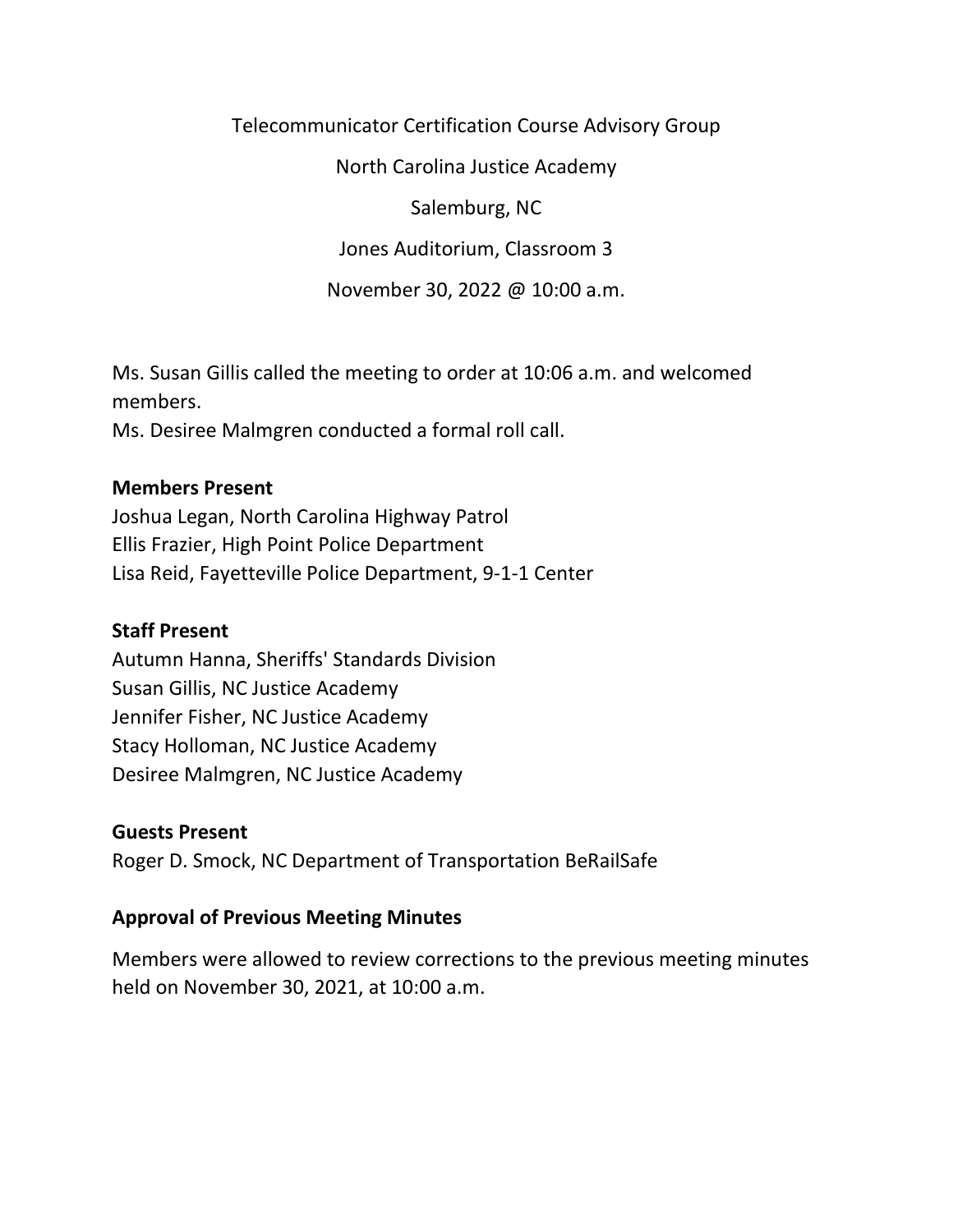#### **New Business**

### **a. Roger Smock – NCDOT BeRailSafe**

Mr. Roger Smock, with the NCDOT Rail Safety, presented the importance of a baseline education for rail safety in North Carolina. Mr. Smock stated that there are approximately twenty-five rail companies in North Carolina, and they have their own 9-1-1 communications systems. It takes a ten-digit phone number to call and then the issuance of a radio call to get the train to stop in emergency railroad situations, which can be very timeconsuming. Important to note that calls received regarding a car stuck on the railroad tracks should not be considered a "Stranded Motorist." It's everything but that. Mr. Smock continued to state the importance of using the Railroad posted emergency and then identify that railroad crossings equivalent known address.

Mr. Smock said due to the many safety issues/concerns with railroads in North Carolina, and he has partnered with the 9-1-1 Commission to make all railroad information through the GIS system available for all PSAPS. NCDOT maintains and updates the GIS system, and it is free. Every railroad crossing in the United States has a unique address that identifies a six-digit, one-letter identifier known as your crossing identification number. Importance of understanding how the GIS system operates in our communities is very important. This offers Telecommunicators the map with those emergency numbers so that we can get a message to the railroad engineer and get any oncoming trains stopped for the blocked railroad location.

Ms. Gillis reiterated that the GIS layering system is available on the 9-1-1 website. The IT or GIS personnel within the agency would need to download from that website and then upload it into the CAD system. It is then available with a click. This information offers the railroad address, the crossing identification number, the Railroad, and the company that owns it.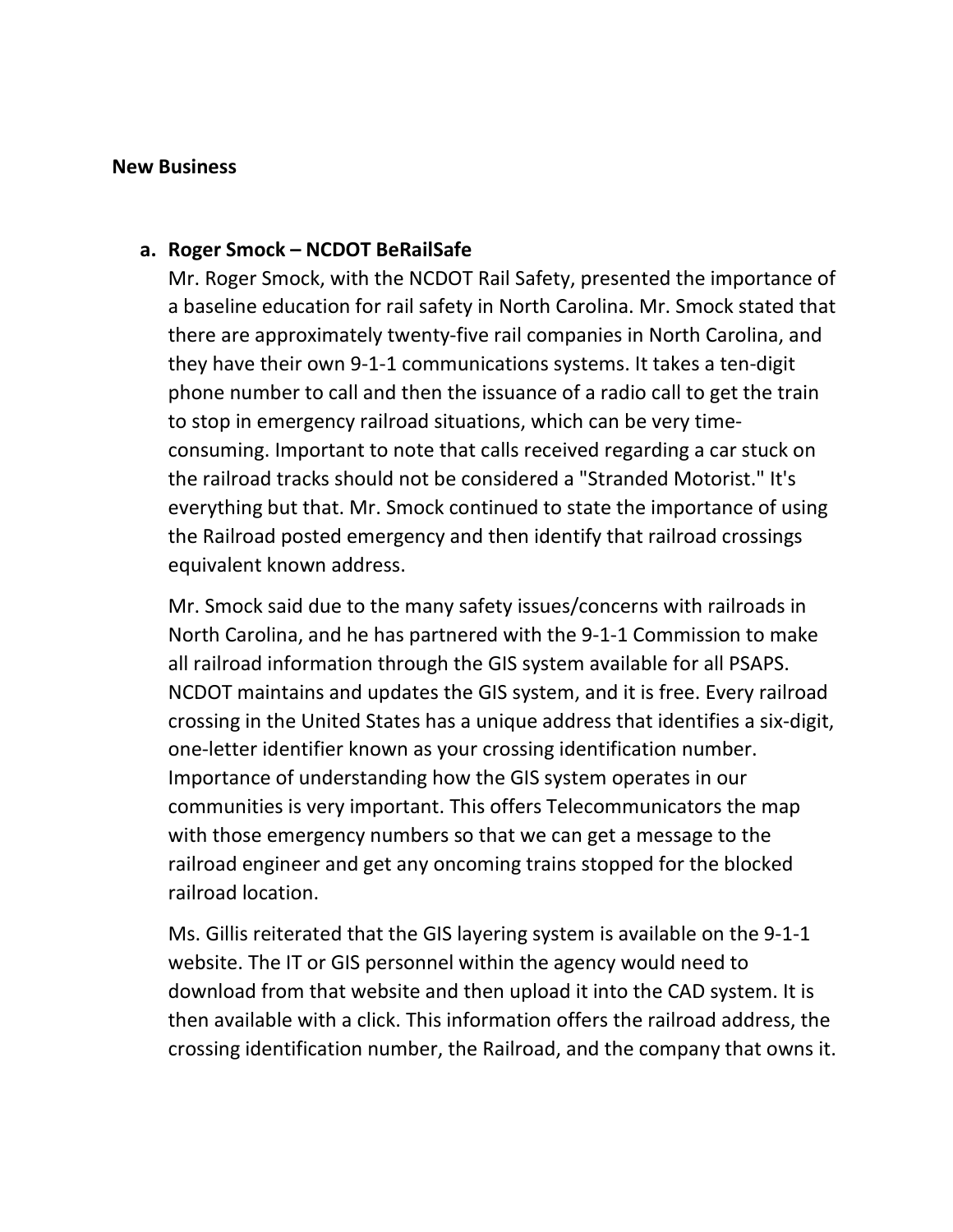Mr. Smock discussed the importance of implementing new materials into TCC certification and In-Service training programs.

Mrs. Fisher stated that as the BLET Training Coordinator, they have Rail Safety awareness which was added three or four years ago.

Ms. Gillis stated that there is a need to extend it toward the Telecommunicator program. She explained that the next update is scheduled for 2024. Mr. Smock noted that they are the subject matter experts and would be available to meet and discuss the railroad subject matter with the TCC Advisory Group. He stated that they already have an outline and are here to offer support and assist with any annual updates and In-Service training.

# **b. Ms. Hanna – Task Analysis Update**

No new business regarding the Task Analysis

### **c. Ms. Gillis – Overview of Task Analysis**

Task Analysis overview. Committee members were asked to refer to page 28 of the Final Report on the Job Task Analysis Study of Entry-Level Telecommunicator, and their Training Needs Notebook.

She stated that those things that are highlighted are NOT included in the Telecommunicator Training and are now something that needs to be added.

Pg. 28

#49 - Testifies at Civil Cases – We have had previous in-service training but not in the TCC training (not in the basic course). **(ADD TO)**

#50 - Testifies in Criminal Cases – This is discussed briefly in the civil liability; however, it is not addressed specifically. **(ADD TO)**

#53 Provides Testimony in Administrative Hearings – Add to anything not highlighted is already in the curriculum.

Pg. 29

#162 – Recognizes events that require initiation of ICS and begin the process. This is discussed in the overview of Emergency Services but not in detail about beginning the process.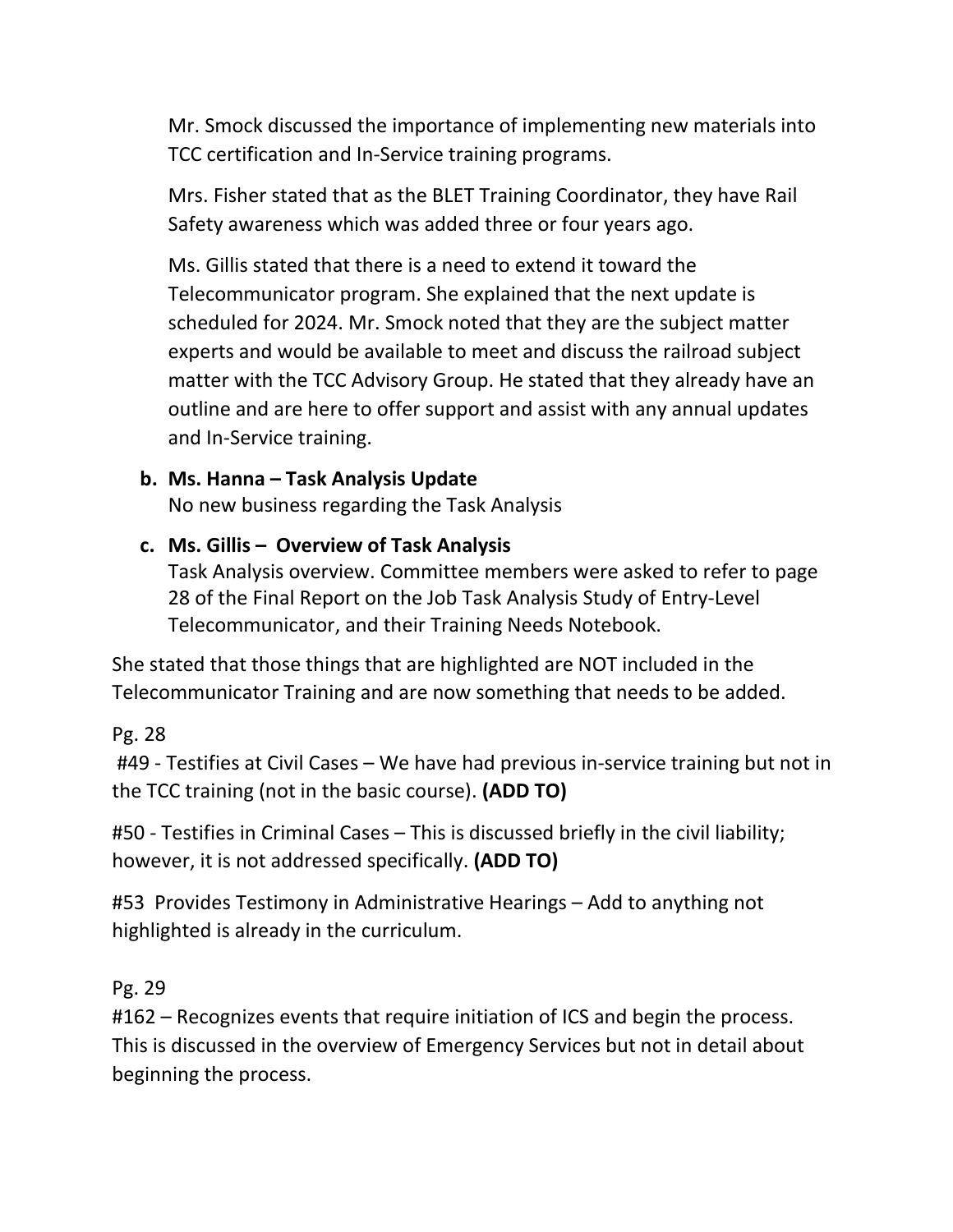#172 – Comprehends and responds to location "red flags" in call and relay to responding units. **(ADD TO)**

This is discussed in the overview of Emergency Services, but the objective is not there. As new material is added, we need to ensure that we have an objective that matches the new material about specific blocks. Need suggestions/input from the committee on this.

Mr. Frazier and Ms. Reid both stated that they had difficulty hearing Ms. Gillis in the meeting. After working on making adjustments, they noted that it was a little better but still had hearing Ms. Gillis in the meeting.

#236 – Recognize situations where "Safe Surrender Law" may apply and act accordingly. **(ADD TO)**

There are only six tasks that need to be added that are not currently in there. Susan asks for the committee's input in these areas.

Ms. Gillis opened up to discussion regarding #49 - Testifies in Civil Cases, #50 - Testifies in Criminal Cases, and #53 - Provides Testimony in Administrative Hearing, asking the Advisory Group if they feel this should be added into the Civil Liability block of instruction.

Mr. Legan asked if it would be over the top to add a practical exercise (Mock Hearing) to the telecommunicator. Ms. Gillis was in agreement but concerned about the time it would add due to the Civil block already being four hours. Ms. Gillis said if it were added, it would need to be a short one.

Ms. Gillis said that due to this possibly requiring an administrative code change, we will put this on the radar for now.

Ms. Gillis asked if everyone agreed that #49, #50, and #53 should all be added into the Civil Liability block of instruction, and everyone said yes.

Pg. 29

#162 – Recognizes events that require initiation of ICS and begin the process. Susan stated she needs assistance with what your agency thinks this should look like. We have various agencies represented here. What does the ICS training look like at your agencies? We are looking for someone who will help with the development or at least part of the research for that. We need your ideas of what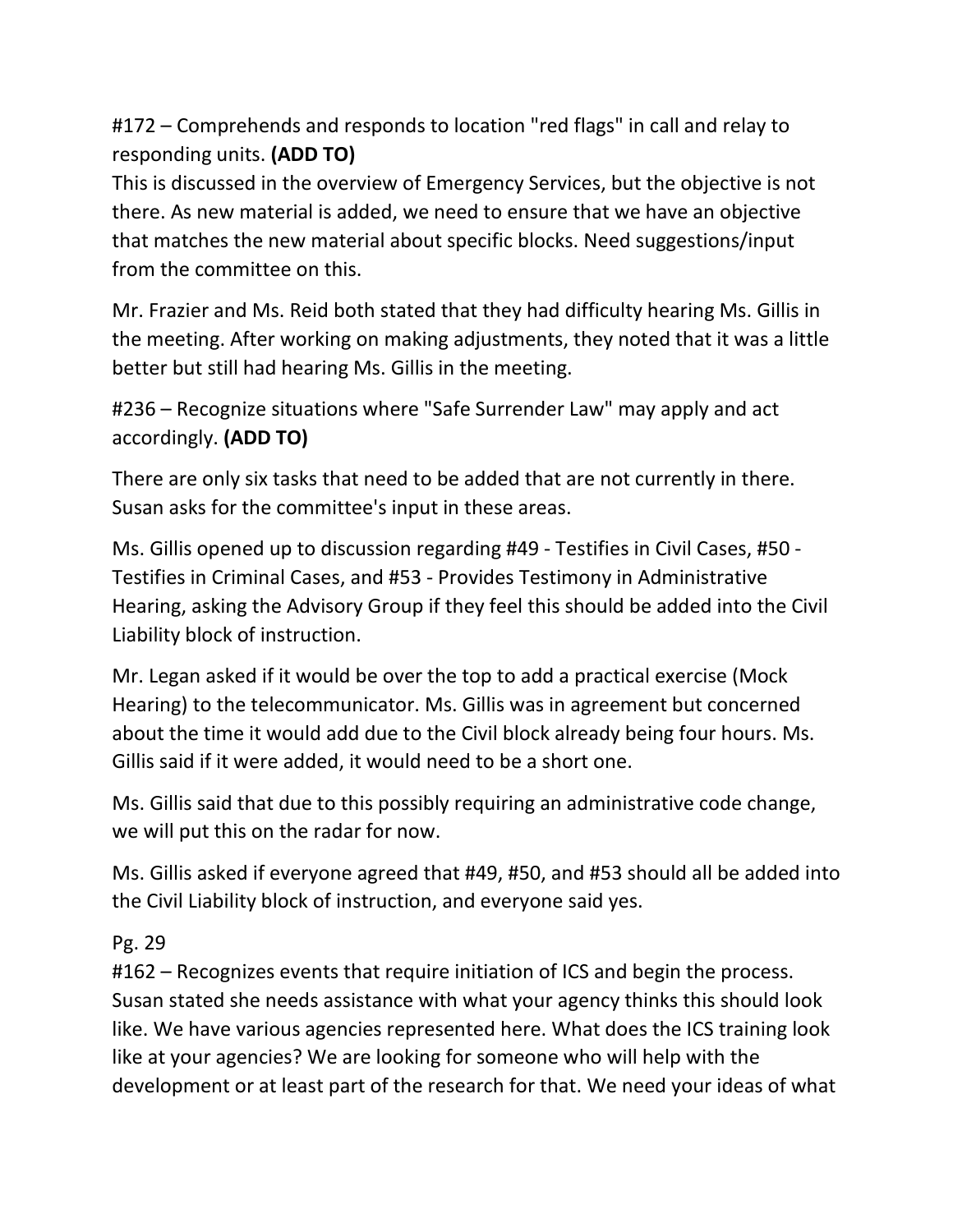you feel needs to go in there. We will do the formatting, but we want to make sure that the Advisory Group has input in addition to the other research content. Ms. Gillis asked if anyone would be willing to assist with the research in this area for the curriculum.

Mr. Frazier said that this is generally an agency-directed event. We need to make sure that this goes into how we support the incident commander after they notify us of the process.

Ms. Gillis clarified with Mr. Frazier's comment and then asked if the Advisory Group agrees with leaving this in the "Call Reception" block of instruction? Josh, Lisa, and Ellis were all in agreement. They were all in agreement by saying "yes."

#172 – Comprehends and responds to location "red flags" in call and relay to responding units.

Ms. Gillis said that this is currently addressed in the overview of Emergency Services and that this was done a few years ago when she was asked to brush it up. Ms. Gillis reiterated that anything that has to be "ADDED TO" will require a new objective.

Ms. Gillis asked if the Advisory Group is in agreement with leaving this in the "Call Reception" block of instruction? Mr. Frazier restated Ms. Gillis comment to the other group members and said that in his opinion, he felt that this was a basic function of dispatch and that they relay all non-hazards and red flags should be included in the basic telecommunicator, and that it should remain in the "Call Reception" block. Mr.Legan and Ms. Reid were both in agreement with Mr. Frazier.

#236 – Recognize situations where "Safe Surrender Law" may apply and act accordingly.

Ms. Gillis explained to the Advisory Group that this is new and not in the TCC curriculum. We are going to add to the curriculum based on the Job Task Analysis. Ms. Gillis asked the Advisory Group where do they think this fits? Mr. Frazier restated Ms. Gillis' question to the other group members. Mr. Legan stated that this should also be included in the "Call Reception" block. Ms. Gillis said that she agreed. Mr. Frazier stated that he agrees that it should be placed in the "Call Reception" Ms.Reid was trying to respond; however, we lost reception to her.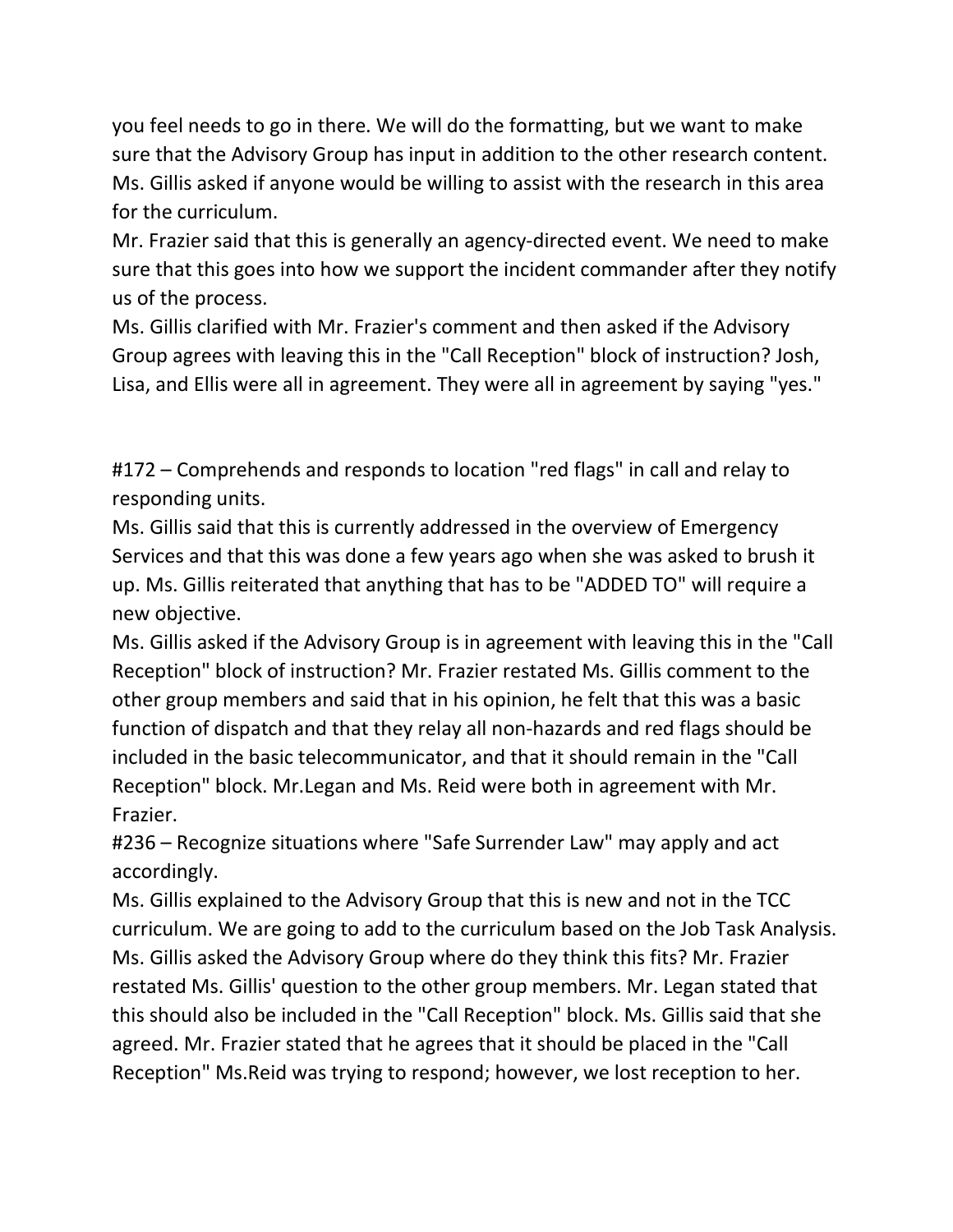Ms. Gillis discussed that Laurie Austen would be writing the objectives. She asked the group to refer to the Task Analysis handout, go over the next TCC AG Meeting, and review the remaining job tasks analysis and the expected timeline. Ms. Gillis asked if anyone had any questions or concerns regarding the job task analysis. Ms. Gillis asked if anyone had any questions or concerns regarding the – Task Analysis overview involving our previous discussion on Pages 28 and 29 of the Job Task Analysis Study of Entry-Level Telecommunicator and their Training Needs Notebook. There were no questions or concerns.

### **d. Advisory Group Vacancies**

Ms. Gillis stated that she needs input from the Advisory Group regarding two available openings on the Advisory Group Committee. Ms. Gillis said that she would be bringing on board Ms. Melinda McClenny who is part of the NCJA. Melinda was the 9-1-1 Director of Sampson Co. before coming to NCJA, and she will be helping teach the curriculum here at NCJA. Ms. Gillis looks forward to introducing Ms. McClenny to everyone when we can meet in person again.

Ms. Gillis asked for input for replacements in the opening seats. I would like representation from Sheriff's Offices and/or Community Colleges. Mr. Legan recommended Crystal with Beaufort County Sheriff's Office as a replacement on the TCC Advisory Group. Ms. Gillis asked Mr. Legan to send Crystal's contact information, and she will reach out to her. Mr. Frazier suggested Lisha Corn Stanly with Henderson Co. 9-1-1 Director as a possible replacement for a TCC Advisory Group Committee seat. Mr. Frazier said that he could give Ms. Gillis her contact information. Mr.Legan suggested that we consider bringing on current Senior Telecommunicators that could bring a level of knowledge and experience to the table that would be very beneficial to the TCC Advisory Group—keeping us up on the 21<sup>st</sup> century 9-1-1 Center. They would offer relevance to today's callers. Everyone was very much in agreement on this idea. The issue will be the current shortages in the 9-1-1 centers.

Ms. Gillis has a few people who also come to mind and will reach out to those. One in particular in Dare Co., Jessica LeWatts, has been a telecommunicator in NC for 6 yrs. she came from a busy 9-1-1 center in Norfolk, Virginia. She is currently a shift supervisor for Dare Co. 9-1-1.